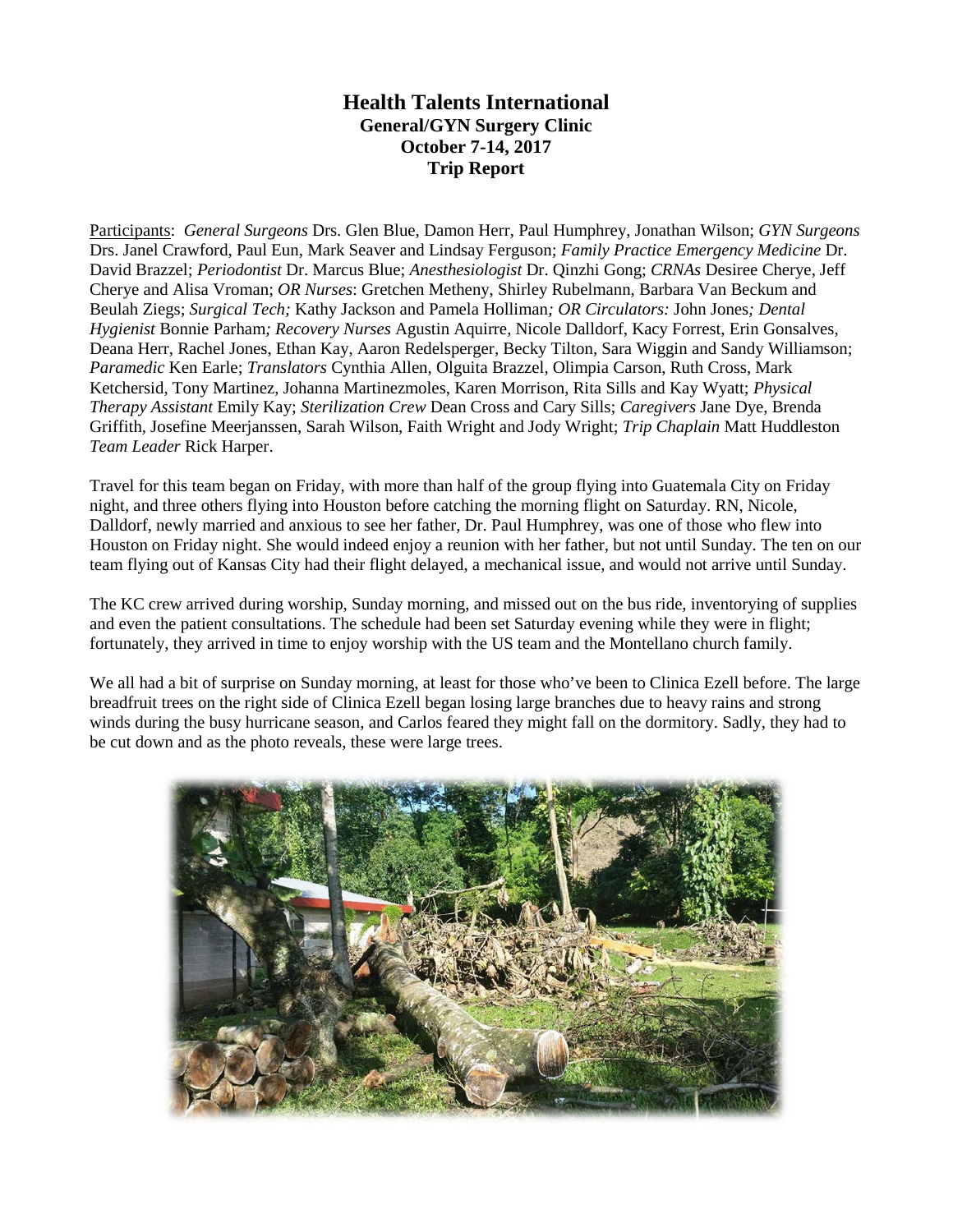Fifty-Six North Americans teamed with more than thirty of our full-time to team this week with several being married couples or mother/daughter, father/daughter, mother/sister/brother combinations. Olimpia Carlson, a native Guatemalan who went to the US in the fifties, joined us along with her daughter and son-in-law. Not only was she a "vintage" member of our team, she was the best story-teller…and Jesus was her favorite story, one shared over and over with any patient who would listen.

Sunday surgeries went extremely smooth with the three GYN, seven general and one oral surgery. Dr. Marcus Blue, a periodontist on his first trip, was able to team with his father, general surgeon, Dr. Glen Blue for a case on Sunday afternoon. Marcus performed most of his procedures in the dental clinic, but a few required general anesthesia and were performed in an available OR. I believe this was the first time Glen was able to work alongside his son, Marcus in the operating room.

We lost a couple of US nurses the week prior to our trip, not uncommon when assembling a large group. Illness and family issues arise that alter the best laid plans. Nevertheless, we did have a strong group of nurses and we brought in a few extra Guatemala professional nurses to serve with us. Kacy and Rachel, shown below, began coming as Harding University nursing students in 2016 and returned for their third trip in the past sixteen months. A pattern we hope continues!